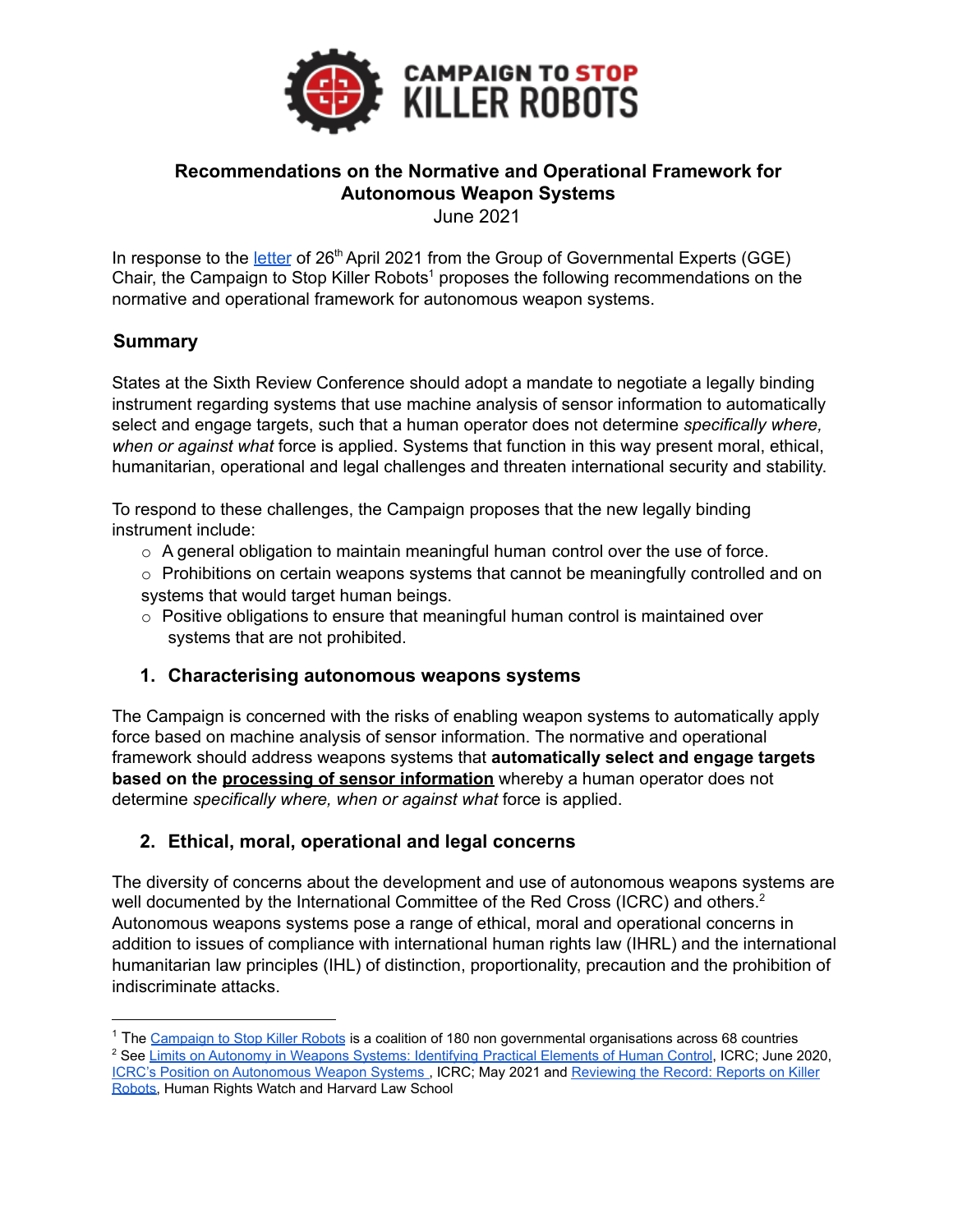The challenges presented are very serious and have potential to erode our commitment to human dignity, to erode respect for existing legal rules and fundamental rights, to further weaken accountability for harms in conflict and to negatively shape our relationship with automated decision making across all areas of society.

These issues have implications beyond the immediate context of controlling behaviour in conflict. They are of a seriousness that demands a strong normative and operational framework that is legally binding.

# **3. Strengthening the normative and operational framework - a structure for regulation**

Within the broad scope outlined under 1 (above), we propose a **three-part** framework:

- A. General obligation to maintain meaningful human control
- B. Prohibition of certain autonomous weapons systems
- C. Positive obligations to ensure meaningful human control

#### **A. General obligation to maintain meaningful human control**

A general obligation to ensure meaningful human control over the use of force is fundamental to alleviating concerns about weapons systems that use sensors to select and engage targets.

This overarching provision would facilitate compliance with applicable legal and ethical norms by obliging states parties to maintain meaningful human control over the use of force. The generality of the obligation would help avoid loopholes, and the principle it embodies could inform interpretation of the treaty's other provisions.

Support for maintaining meaningful human control has been widespread in multilateral meetings and expert reports. Almost all states that have spoken on the topic have argued that humans need to play a role in the use of force.

#### **B. Prohibitions of certain autonomous weapons systems**

Within the scope of weapons systems that use sensors to automatically select and engage targets, certain systems would be fundamentally unacceptable and must be prohibited. These can be categorised as autonomous weapons systems that (I) target people *or* (II) cannot be used with meaningful human control.

I. **Autonomous weapons systems that target people:** Sensor-based weapons systems that apply force due to the presence or proximity of a person would use proxy indicators (such as weight, heat-signal shape, 'object recognition,' movement or biometrics) as a basis for encoding patterns of sensor data (target profiles) intended to represent humans.

We consider these systems unacceptable because they reduce people to objects, and so are dehumanizing to civilian and military victims alike. Claiming that technology can distinguish between people that can or cannot be legally targeted abandons the case-sensitive human judgement upon which the law is based and would open the door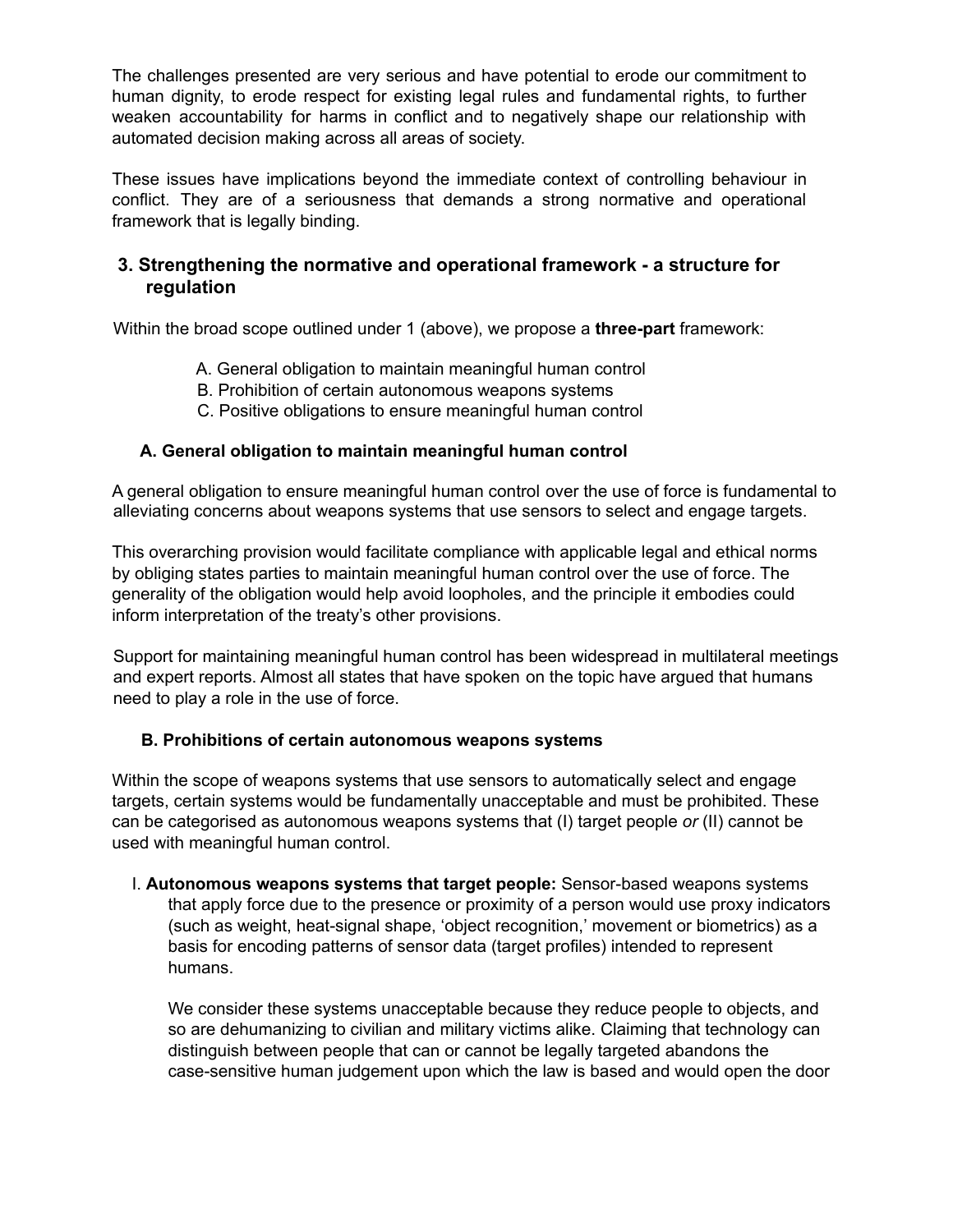to biased data sets and prejudicial algorithms. Claiming systems will only be used in areas where there are no civilians, pushes the burden of avoiding harm onto civilian populations and weakens the normative rejection available to us if we act now. Such systems should be **rejected on moral and ethical grounds** and as a matter of **societal precaution**.

II. **Autonomous weapons systems that cannot be meaningfully controlled:** Certain autonomous weapons systems will *necessarily* be incapable of meaningful control by a human commander and should be subject to prohibition. Examples would include systems where the location and duration of their functioning cannot be **appropriately limited**, and systems where the external conditions and circumstances that will trigger a specific application of force cannot be **appropriately predicted or understood**.

#### **C. Positive obligations to ensure meaningful human control**

Autonomous weapons systems that are not prohibited should be subject **to positive obligations to ensure meaningful human control**. There are systems that use sensors to select and engage targets that we do consider unacceptable per se, but which would pose grave problems if they were to be used without meaningful human control.

'Meaningful human control' should be understood to capture the degree of control required to mitigate operational and ethical hazards and to ensure that IHRL and IHL rules can be substantively applied if systems are used.

Meaningful human control will be context specific, and obligations to ensure that control need to be formulated in broad terms such that they can apply to diverse systems and cater to technological developments in the future. Meaningful human control should ensure the user can effectively direct and predict the effects of an attack, as well as ensure those effects are in line with the user's intent. In this way the user can fulfill their obligations under IHRL and IHL, as well as ensure moral responsibility and accountability. Obligations will need to highlight key components that, taken together, are necessary to ensure human control. They include:

- I. **Decision-making components:** The human operator should have an understanding of how the system functions, an understanding of the operational environment, and sufficient time for deliberation.
- II. **Technological components**: The weapon system's embedded features should enable the operator to enhance meaningful human control, including through ensuring predictability and reliability. Mechanisms for 'human-machine interaction', including where necessary the ability for the operator to intervene, should work to avoid unintended harm.
- III. **Operational components:** The degree of mobility and duration of operation that an autonomous weapons system is capable of will be important factors in determining whether a human operator is able to exercise meaningful human control. The location and duration of a system's operation need to be appropriately limited for an operator to control and predict the effects of the system and to apply existing legal rules. Such limits will also depend on the type of environmental context in which the weapon is operating (e.g. populated areas, at sea, etc) - with some systems likely being inappropriate in certain contexts.